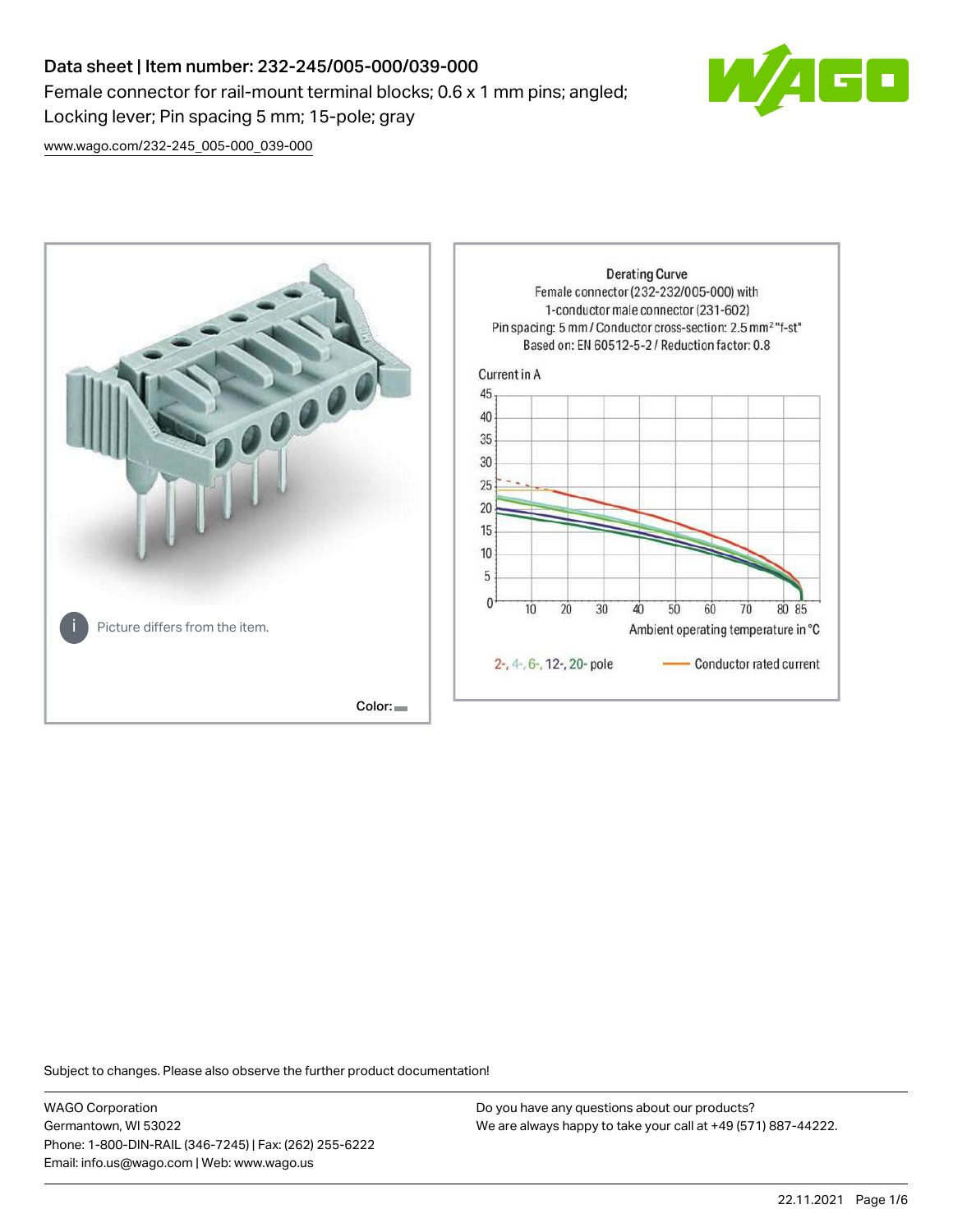

Dimensions in mm

L = pole no. x pin spacing

2- to 3-pole female connectors – one latch only

#### Item description

- $\blacksquare$  Pluggable connectors for rail-mount terminal blocks equipped with CAGE CLAMP $^\circ$  connection
- Female connectors with long contact pins connect to the termination ports of 280 Series Rail-Mount Terminal Blocks
- $\blacksquare$ Female connectors are touch-proof when unmated, providing a pluggable, live output
- $\blacksquare$ With coding fingers

Subject to changes. Please also observe the further product documentation! Data

WAGO Corporation Germantown, WI 53022 Phone: 1-800-DIN-RAIL (346-7245) | Fax: (262) 255-6222 Email: info.us@wago.com | Web: www.wago.us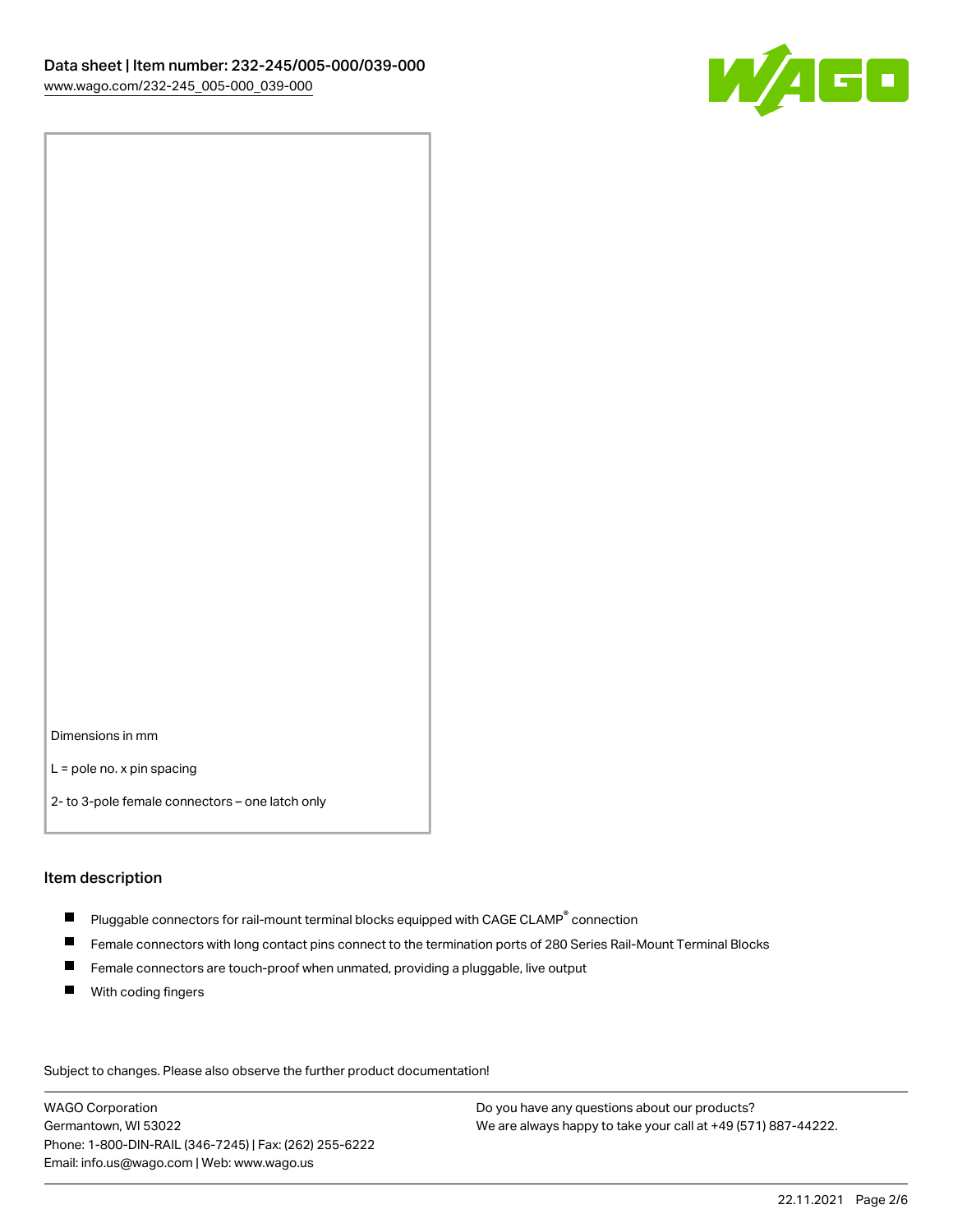

# Data

| Safety information 1 | The MCS-MULTI CONNECTION SYSTEM includes connectors<br>without breaking capacity in accordance with DIN EN 61984. When<br>used as intended, these connectors must not be connected<br>/disconnected when live or under load. The circuit design should<br>ensure header pins, which can be touched, are not live when<br>unmated. |
|----------------------|-----------------------------------------------------------------------------------------------------------------------------------------------------------------------------------------------------------------------------------------------------------------------------------------------------------------------------------|
| Variants:            | Other pole numbers<br>Other versions (or variants) can be requested from WAGO Sales or<br>configured at https://configurator.wago.com/                                                                                                                                                                                            |

# Electrical data

# IEC Approvals

| Ratings per                 | IEC/EN 60664-1                                                        |
|-----------------------------|-----------------------------------------------------------------------|
| Rated voltage (III / 3)     | 320 V                                                                 |
| Rated surge voltage (III/3) | 4 <sub>k</sub> V                                                      |
| Rated voltage (III/2)       | 320 V                                                                 |
| Rated surge voltage (III/2) | 4 <sub>k</sub> V                                                      |
| Nominal voltage (II/2)      | 630 V                                                                 |
| Rated surge voltage (II/2)  | 4 <sub>k</sub> V                                                      |
| Rated current               | 12A                                                                   |
| Legend (ratings)            | $(III / 2)$ $\triangle$ Overvoltage category III / Pollution degree 2 |

# UL Approvals

| Approvals per                  | UL 1059 |
|--------------------------------|---------|
| Rated voltage UL (Use Group B) | 300 V   |
| Rated current UL (Use Group B) | 15 A    |
| Rated voltage UL (Use Group D) | 300 V   |
| Rated current UL (Use Group D) | 10 A    |

# Ratings per UL

| Rated voltage UL 1977 | 300 V |
|-----------------------|-------|
| Rated current UL 1977 |       |

# CSA Approvals

Approvals per CSA

Subject to changes. Please also observe the further product documentation!

| <b>WAGO Corporation</b>                                | Do you have any questions about our products?                 |
|--------------------------------------------------------|---------------------------------------------------------------|
| Germantown, WI 53022                                   | We are always happy to take your call at +49 (571) 887-44222. |
| Phone: 1-800-DIN-RAIL (346-7245)   Fax: (262) 255-6222 |                                                               |
| Email: info.us@wago.com   Web: www.wago.us             |                                                               |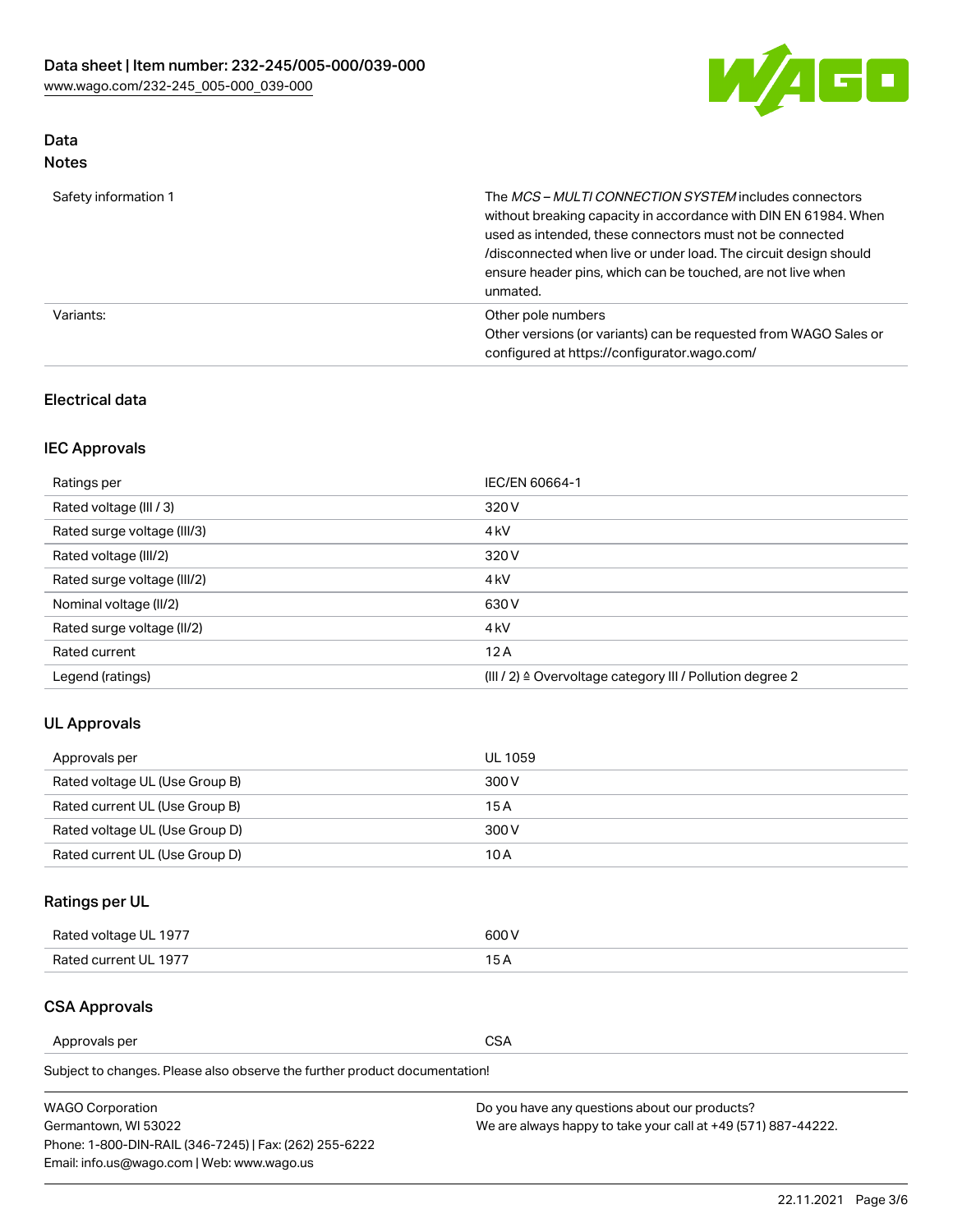W/AGO

| www.wago.com/232-245_005-000_039-000 |  |
|--------------------------------------|--|
|                                      |  |

| Rated voltage CSA (Use Group B) | 300 V |
|---------------------------------|-------|
| Rated current CSA (Use Group B) | 15 A  |
| Rated voltage CSA (Use Group D) | 300 V |
| Rated current CSA (Use Group D) | 10 A  |

# Connection data

| Total number of potentials | כ ו |
|----------------------------|-----|
| Number of connection types |     |
| Number of levels           |     |

### Connection 1

| .               |   |
|-----------------|---|
| Number of poles | . |
|                 |   |

# Physical data

| Pin spacing             | 5 mm / 0.197 inch    |
|-------------------------|----------------------|
| Width                   | 90.8 mm / 3.575 inch |
| Height                  | 26.1 mm / 1.028 inch |
| Height from the surface | 11.6 mm / 0.457 inch |
| Depth                   | 11.6 mm / 0.457 inch |

# Plug-in connection

| Contact type (pluggable connector)                | Female connector/socket                   |
|---------------------------------------------------|-------------------------------------------|
| Connector (connection type)                       | for front-entry rail-mount terminal block |
| Mismating protection                              | No                                        |
| Locking of plug-in connection                     | locking lever                             |
| Mating direction to the rail-mount terminal block |                                           |

# Material data

| Color                       | gray             |
|-----------------------------|------------------|
| Material group              |                  |
| Insulation material         | Polyamide (PA66) |
| Flammability class per UL94 | V <sub>0</sub>   |
| Contact material            | Copper alloy     |
| Contact plating             | tin-plated       |
| Fire load                   | 0.303 MJ         |
| Weight                      | 16.6g            |

Subject to changes. Please also observe the further product documentation!

| <b>WAGO Corporation</b>                                | Do you have any questions about our products?                 |
|--------------------------------------------------------|---------------------------------------------------------------|
| Germantown, WI 53022                                   | We are always happy to take your call at +49 (571) 887-44222. |
| Phone: 1-800-DIN-RAIL (346-7245)   Fax: (262) 255-6222 |                                                               |
| Email: info.us@wago.com   Web: www.wago.us             |                                                               |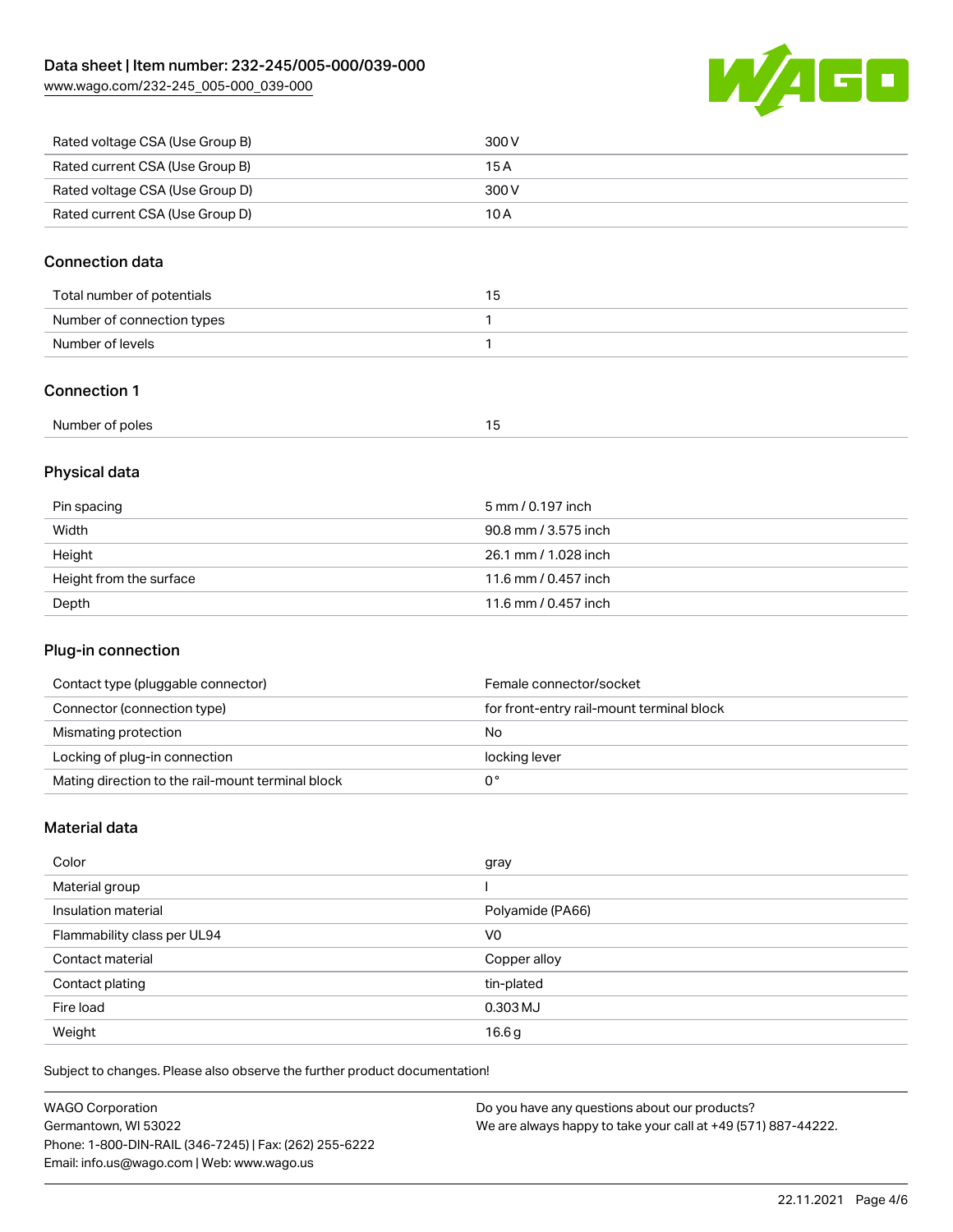

#### Environmental requirements

| Limit temperature range | $-60+85 °C$ |
|-------------------------|-------------|
|-------------------------|-------------|

# Commercial data

| PU (SPU)              | 25 Stück      |
|-----------------------|---------------|
| Packaging type        | box           |
| Country of origin     | DE            |
| <b>GTIN</b>           | 4055143031622 |
| Customs tariff number | 85366990990   |

#### Approvals / Certificates

#### Country specific Approvals

| Logo | Approval                               | Additional Approval Text | Certificate<br>name |
|------|----------------------------------------|--------------------------|---------------------|
| Æ    | <b>CSA</b><br>DEKRA Certification B.V. | C <sub>22.2</sub>        | 1466354             |

#### UL-Approvals

|      |                                |                                 | Certificate |
|------|--------------------------------|---------------------------------|-------------|
| Logo | Approval                       | <b>Additional Approval Text</b> | name        |
|      | UL                             | <b>UL 1059</b>                  | E45172      |
| J    | Underwriters Laboratories Inc. |                                 |             |

#### **Counterpart**



# Item no.231-615

nem 10.251-013<br>Male connector; 15-pole; Pin spacing 5 mm; gray [www.wago.com/231-615](https://www.wago.com/231-615)

#### Optional accessories

#### Testing accessories

# Testing accessories

Item no.: 231-661

Test plugs for female connectors; for 5 mm and 5.08 mm pin spacing; 2,50 mm²; light gray [www.wago.com/231-661](http://www.wago.com/231-661)

Subject to changes. Please also observe the further product documentation!

WAGO Corporation Germantown, WI 53022 Phone: 1-800-DIN-RAIL (346-7245) | Fax: (262) 255-6222 Email: info.us@wago.com | Web: www.wago.us